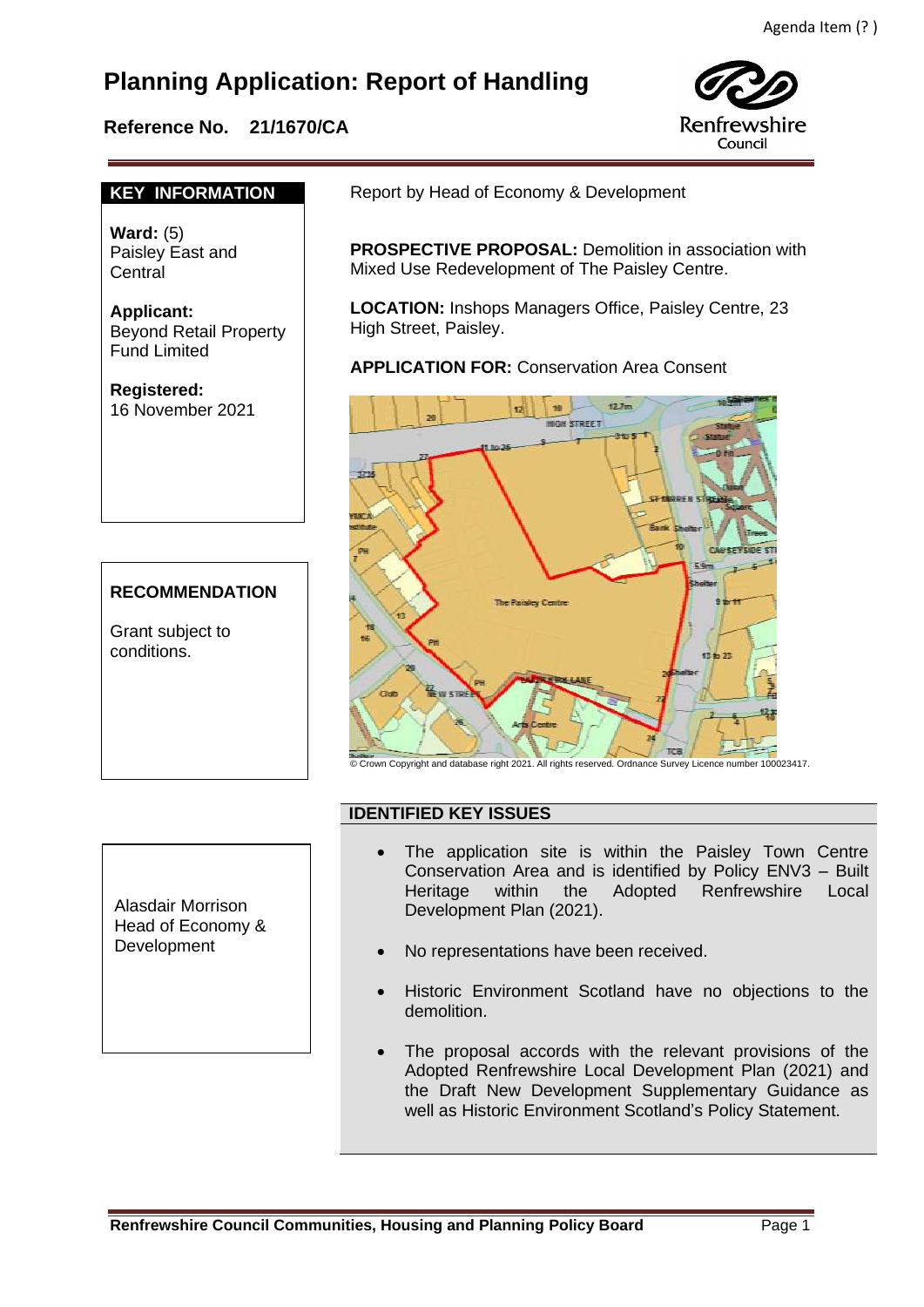#### RENFREWSHIRE COUNCIL REPORT OF HANDLING FOR APPLICATION 21/1670/CA

| <b>SITE ADDRESS</b>                  | Inshops Managers Office, Paisley Centre, 23 High Street, Paisley.                                                                                                                                                                                                                                                                                                                                                                                                 |
|--------------------------------------|-------------------------------------------------------------------------------------------------------------------------------------------------------------------------------------------------------------------------------------------------------------------------------------------------------------------------------------------------------------------------------------------------------------------------------------------------------------------|
| <b>PROPOSAL</b>                      | Demolition in association with Mixed Use Redevelopment of The<br>Paisley Centre.                                                                                                                                                                                                                                                                                                                                                                                  |
| <b>RECOMMENDATION</b>                | Grant subject to conditions                                                                                                                                                                                                                                                                                                                                                                                                                                       |
| <b>PROPOSALS</b>                     | This application seeks conservation area consent in association with<br>the redevelopment of The Paisley Centre. The redevelopment would<br>be a mixed-use masterplan that seeks to redevelop the site and<br>partially repurpose existing assets where possible.                                                                                                                                                                                                 |
|                                      | The proposed development site comprises the existing Paisley Centre<br>mall site as well as the neighbouring retail unit on High Street,<br>formerly occupied by Marks and Spencer. The site has frontages onto<br>High Street, Causeyside Street and New Street, with two sections of B<br>listed façade, 23 High Street (former cinema façade) and the partly<br>listed sandstone façade at 18-22 Causeyside Street. It is proposed to<br>retain these facades. |
|                                      | The proposals involve the removal of the mid $20th$ century Marks and<br>Spencer buildings at 15-19 High Street and other parts of the Paisley<br>Centre, which date to the 1980s/90s. The application initially proposed<br>the removal of the unlisted façade at 25 High Street. However, this<br>would now be retained as it is considered to make a positive<br>contribution to the character of the conservation area.                                       |
| <b>SITE HISTORY</b>                  | Applications for listed building consent (21/1669/LB) and planning<br>permission in principle (21/1668/PP) in association with the current<br>conservation area consent application have also been submitted and<br>these have been put forward to today's Board for consideration.                                                                                                                                                                               |
| <b>CONSULTATIONS</b>                 | Historic Environment Scotland - No objections.                                                                                                                                                                                                                                                                                                                                                                                                                    |
| <b>REPRESENTATIONS</b>               | No representations have been received.                                                                                                                                                                                                                                                                                                                                                                                                                            |
| <b>POLICIES</b>                      | DEVELOPMENT PLAN Adopted Renfrewshire Local Development Plan (2021)<br>Policy ENV3 - Built and Cultural Heritage                                                                                                                                                                                                                                                                                                                                                  |
|                                      | New Development Supplementary Guidance 2019<br>Delivering the Environment Strategy: Built and Cultural Heritage                                                                                                                                                                                                                                                                                                                                                   |
|                                      | <b>Material considerations</b><br>Historic Environment Scotland's Historic Environment Policy for<br>Scotland (HEPS) 2019 and associated "Managing Change in the<br>Historic Environment" guidance notes.                                                                                                                                                                                                                                                         |
| <b>PLANNING</b><br><b>ASSESSMENT</b> | In considering the demolition of unlisted buildings in conservation<br>areas, Historic Environment Scotland's guidance advises that<br>planning authorities should take into account the contribution that the<br>building makes to the character, appearance and history of the                                                                                                                                                                                  |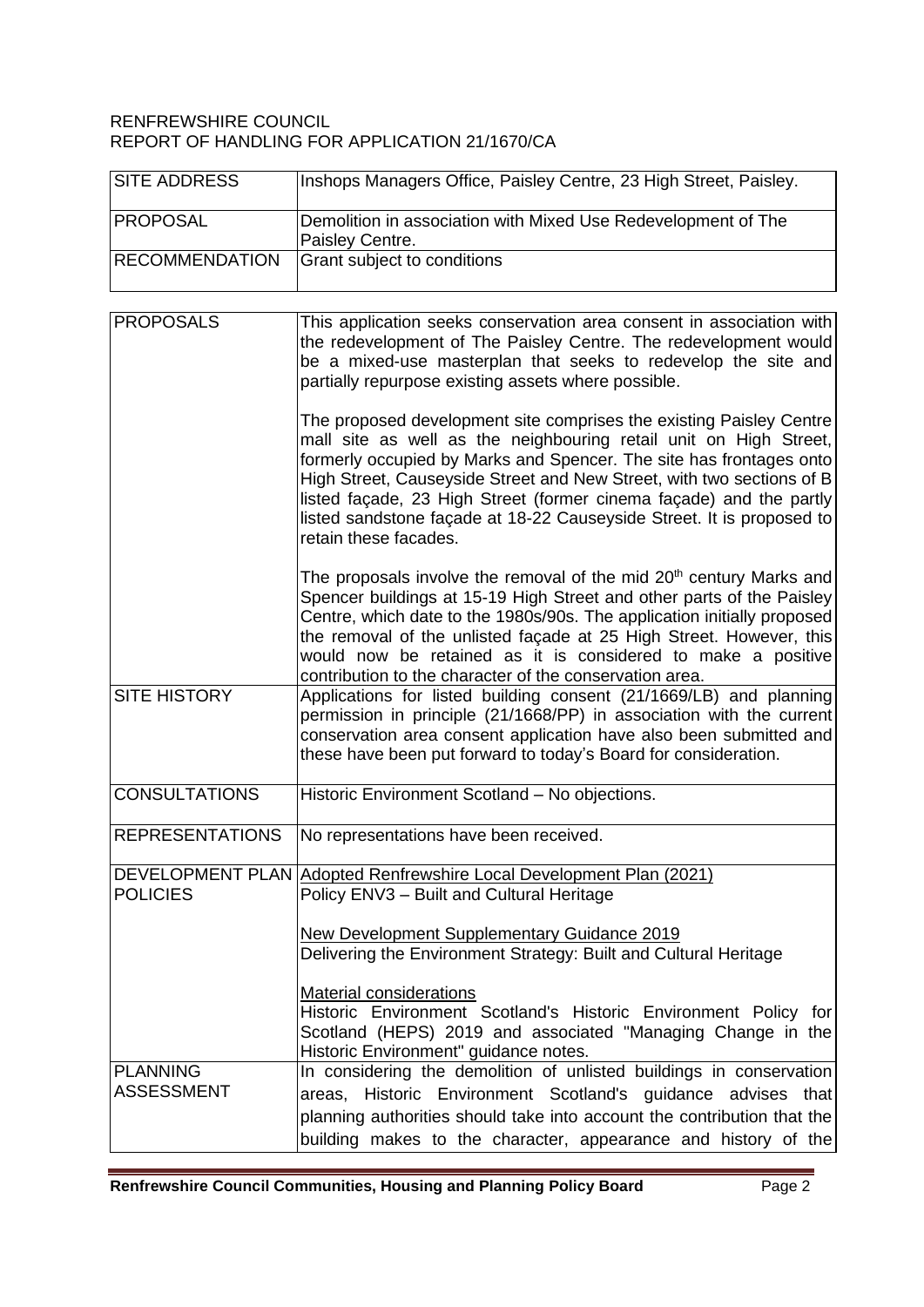|                       | relevant conservation area. There is a presumption in favour of the<br>retention of unlisted buildings in conservation areas where they make<br>a positive contribution to the character of the area.<br>Historic Environment Scotland were consulted and advise that the<br>buildings that would be demolished do not make a positive<br>contribution to the conservation area and are content with their<br>removal. |
|-----------------------|------------------------------------------------------------------------------------------------------------------------------------------------------------------------------------------------------------------------------------------------------------------------------------------------------------------------------------------------------------------------------------------------------------------------|
|                       | <b>Conclusion</b>                                                                                                                                                                                                                                                                                                                                                                                                      |
|                       | In light of the above assessment, it is considered that the proposal<br>accords with the relevant policies and guidance of the Council in<br>respect of the Adopted Local Development Plan, the Draft New<br>Development Supplementary Guidance and the Historic Environment<br>Scotland Policy Statement and guidance.                                                                                                |
|                       | It is therefore recommended that conservation area consent be<br>granted.                                                                                                                                                                                                                                                                                                                                              |
| <b>RECOMMENDATION</b> | Grant subject to conditions                                                                                                                                                                                                                                                                                                                                                                                            |

#### **Reason for Decision**

The proposal accords with the provisions of the Development Plan and there were no material considerations which outweighed the presumption in favour of development according with the Development Plan.

#### **Conditions**

1. That no demolition shall take place until it has been demonstrated to the written satisfaction of Renfrewshire Council as planning authority, that signed and binding contracts are in place to secure the redevelopment of the site immediately following demolition, and in a manner consistent with that set out in any planning permission as may be approved for the redevelopment of the site. Thereafter, the redevelopment of the site shall only proceed in accordance with the terms and conditions set out in this planning permission.

Reason: In the interest of amenity and to ensure that buildings are not demolished unless approved development is to take place on the cleared site following its demolition.

2. That no demolition shall take place until a comprehensive phasing plan has been submitted to and approved in writing by Renfrewshire Council as planning authority. The phasing plan shall provide a clear explanation and illustration of what will be taking place on all parts of the site throughout the redevelopment and shall include full details of the retention and protection measures that will be put in place for the façades of the former cinema, 25 High Street and 18-22 Causeyside Street as well as any other buildings